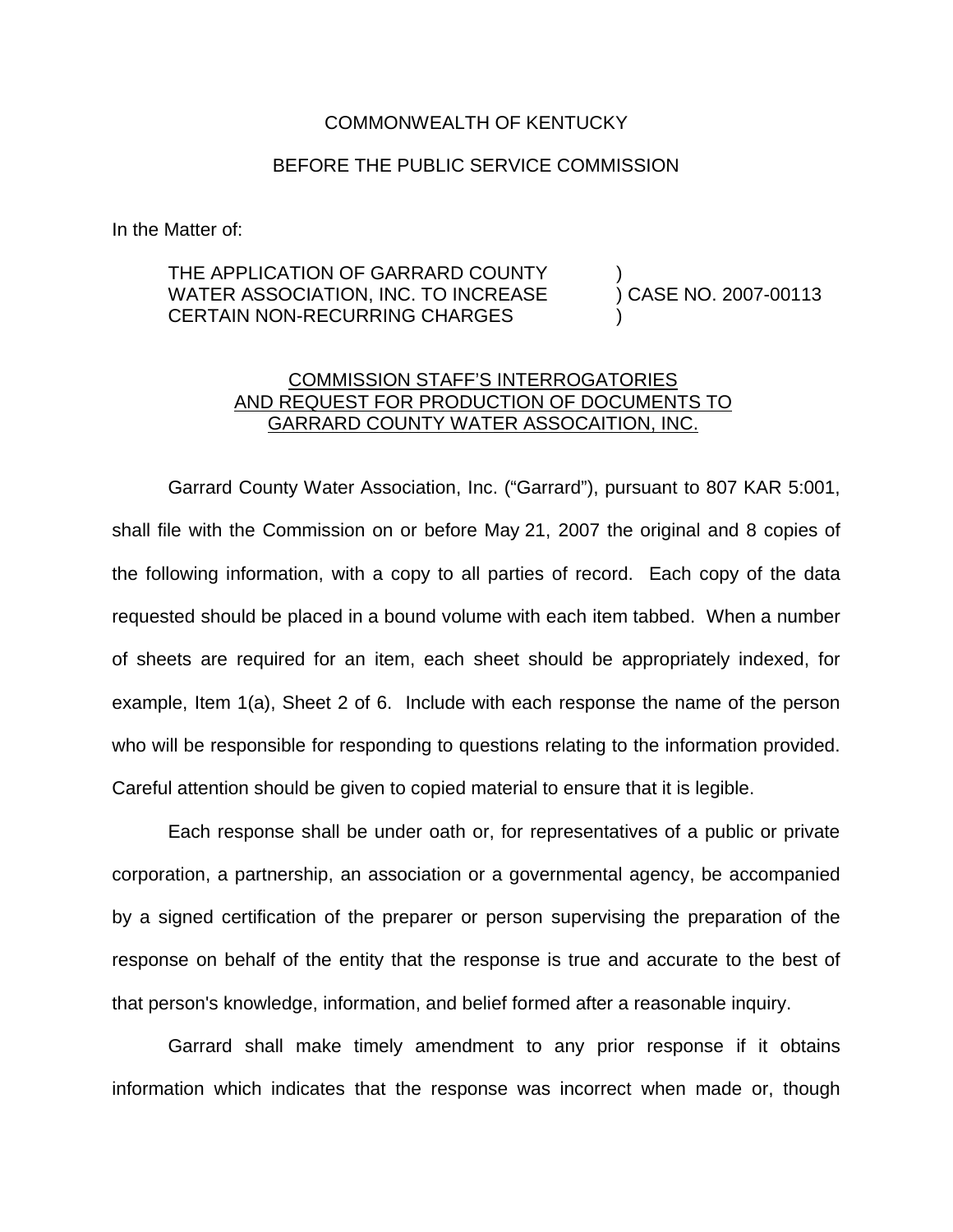correct when made, is now incorrect in any material respect. For any request to which Garrard fails to furnish all or part of the requested information, Garrard shall provide a written explanation of the specific grounds for its failure to furnish.

Careful attention shall be given to copied material to ensure its legibility. When the requested information has been previously provided in this proceeding in the requested format, reference may be made to the specific location of that information in responding to this request. When applicable, the requested information shall be provided for total company operations and jurisdictional operations, separately.

1. Refer to Garrard's Application, cost justification for 5/8" x 3/4" Meter, Section G. The administrative expense does not match the administrative expense in Section F. State which is the correct amount.

2. Provide a tariff sheet containing language explaining the utility's policy concerning the turn-on charge. Include a detailed explanation of when the charge will be applied.

3. Refer to the cost justification sheets. The transportation expense for the meter turn-on charge, new meter inspection charge, and customer requested meter test charge is listed as \$10 for each charge. The transportation expense for the reconnection charge and reconnection charge after business hours charge is listed as \$20 for each charge. The transportation expense for the delinquent account field collection charge is listed as \$9. Explain the basis on which the transportation expense was established for each of the charges and why it is appropriate for these to be different.

-2- Case No. 2007-00113